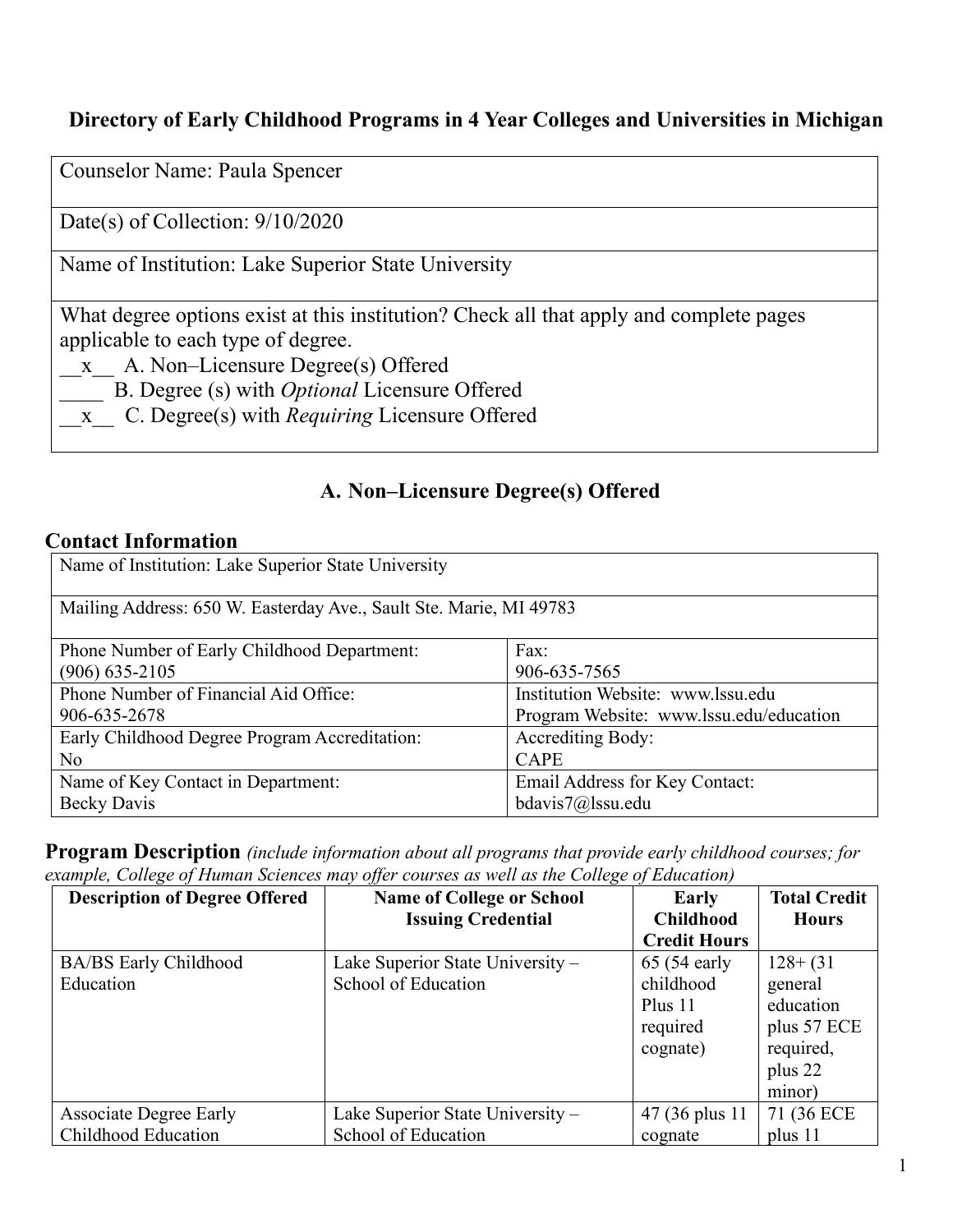|                                                               | requirements) | cognates plus<br>24 general<br>education) |
|---------------------------------------------------------------|---------------|-------------------------------------------|
| Child development minor is not<br>available at LSSU currently |               |                                           |

# **Program Information**

| $v_{\mathbf{S}}$ and thromation                                                    | <b>LSSU</b> Admissions Criteria              |
|------------------------------------------------------------------------------------|----------------------------------------------|
| Requirements for admission to early childhood (EC)                                 |                                              |
| degree program. Include admission requirements                                     |                                              |
|                                                                                    | The primary factors used to determine        |
|                                                                                    | admission are cumulative grade point average |
|                                                                                    | (GPA), high school course curriculum, and    |
|                                                                                    | ACT or SAT results. LSSU recommends that     |
|                                                                                    | students follow a college preparatory        |
|                                                                                    | curriculum mirroring the Michigan Merit      |
|                                                                                    | Curriculum. The middle fifty percent of our  |
|                                                                                    | entering freshman class typically have high  |
|                                                                                    | school GPA's ranging from 2.7 to 3.3 and     |
|                                                                                    | ACT score s ranging from 18-24. Students     |
|                                                                                    | should feel free to submit any additional    |
|                                                                                    | materials which may aid the Admissions       |
|                                                                                    | Office in reviewing unusual circumstances    |
|                                                                                    | which may have impacted high school          |
|                                                                                    | performance. ACT or SAT scores will not be   |
|                                                                                    | used in the admissions process if you        |
|                                                                                    | graduated from high school two or more years |
|                                                                                    | ago.                                         |
|                                                                                    |                                              |
|                                                                                    |                                              |
| Requirements to enroll in EC classes. List any special                             | None                                         |
| prerequisites                                                                      |                                              |
| Number of courses focused on birth-to-three intervention?                          | $\mathbf{1}$                                 |
| Number of courses focused on early childhood special                               | $\mathbf{1}$                                 |
| education?                                                                         |                                              |
| Average # of EC courses offered each term                                          | $4 - 5$                                      |
| Average # of EC courses offered online each term                                   | $1 - 2$                                      |
| Average # of EC courses offered in summer term                                     | $1 - 2$                                      |
| Average # of courses offered in Spanish each term                                  | None                                         |
| Average # of EC courses offered per Term (not summer)                              | $3 - 4$                                      |
| at night                                                                           |                                              |
| Average # of EC courses offered per term (not summer)                              | none                                         |
| on Saturday                                                                        |                                              |
| Average # of EC students per advisor.                                              |                                              |
|                                                                                    | 20-40                                        |
| # total T.E.A.C.H. Early Childhood® BA Scholarships in<br>Fiscal Year (FY) 2019-20 | 9                                            |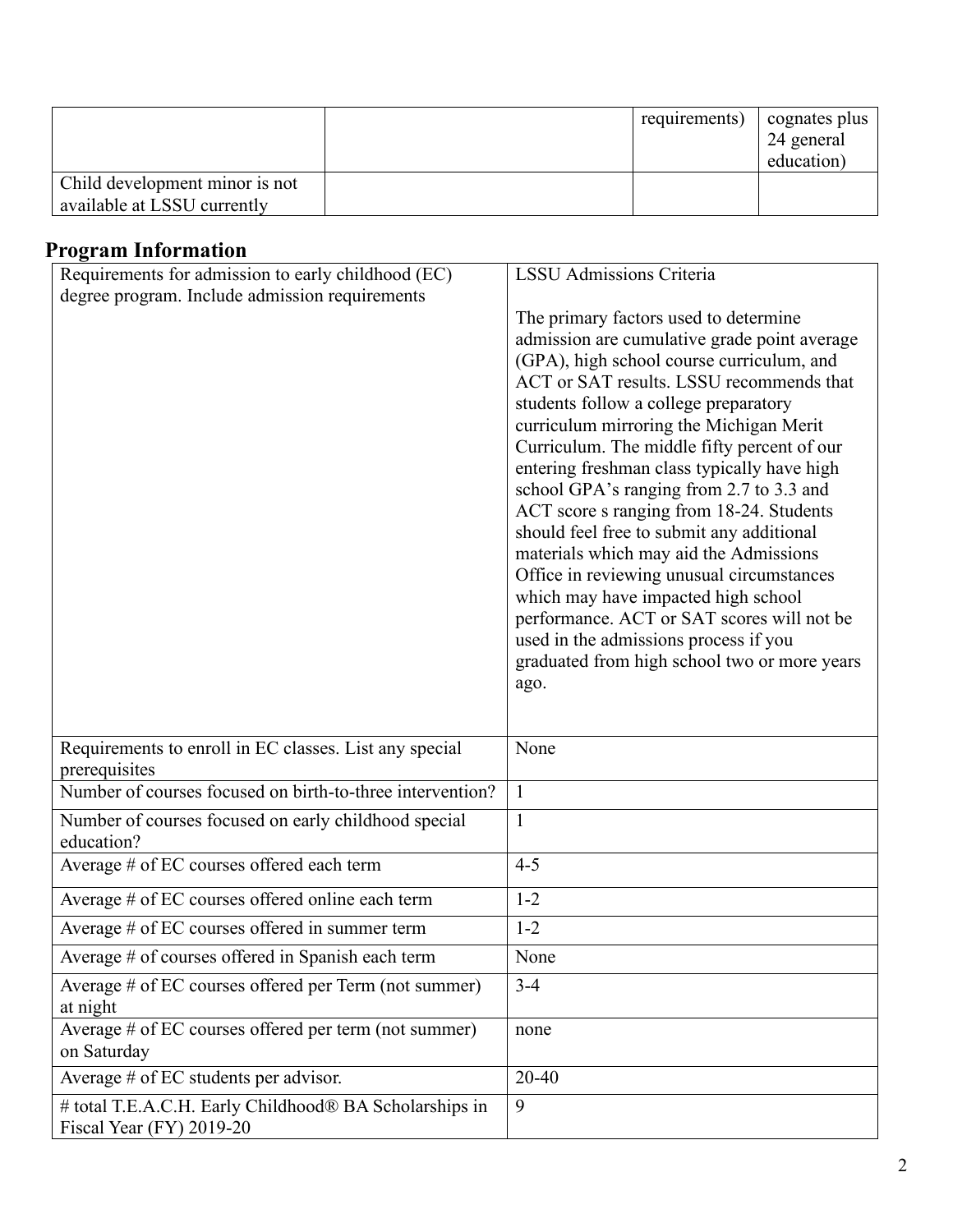| Satellite campuses with EC courses (number and location)                                                                | Petoskey NCMC campus Bay College<br>Escanaba Campus.                                          |
|-------------------------------------------------------------------------------------------------------------------------|-----------------------------------------------------------------------------------------------|
| Tuition cost per credit hour offered for on-campus, seated<br>courses in FY 2020-21                                     | \$519 per credit                                                                              |
| Fees for on-campus, seated courses in FY 2020-21                                                                        | Varies                                                                                        |
| Tuition cost per credit hour offered for online/distance<br>learning courses in FY 2020-21                              | \$519 per credit                                                                              |
| Fees for online/distance learning courses offered in FY<br>2020-21                                                      | Varies                                                                                        |
| List all 2-year schools with whom EC articulation<br>agreements are in place                                            | North Central Michigan College<br><b>Bay Community College</b><br>Bay Mills Community College |
| Provide link or text which describes student degree<br>transfer policy (from<br>2-year institutions to this university) | http://www.lssu.edu/equivalency/                                                              |
| Average # of EC courses offered per Term in accelerated<br>format (courses offered in 6 to 8 weeks)                     | None                                                                                          |
| Provide # of degrees awarded by type in FY 2019-20                                                                      | Unknown                                                                                       |
| Immigration status verified for admission                                                                               | No                                                                                            |

# **C. Degree(s) with** *Requiring* **Licensure Offered**

### **Contact Information**

| Name of Institution: Lake Superior State University                |                                                                                         |  |
|--------------------------------------------------------------------|-----------------------------------------------------------------------------------------|--|
| Mailing Address: 650 W. Easterday Ave., Sault Ste. Marie, MI 49783 |                                                                                         |  |
| Phone Number of Department:<br>$(906)$ 635-2105                    | Fax:                                                                                    |  |
| Phone Number of Financial Aid Office:<br>906-635-2678              | Institution Website: www.lssu.edu<br>Program Website:<br>http://www.lssu.edu/education/ |  |
| Degree Program Accreditation:<br>Yes No                            | Accrediting Body:<br><b>CAPE</b>                                                        |  |
| Name of Key Contact in Department:<br><b>Becky Davis</b>           | Email Address for Key Contact:<br>Bdavis7@lssu.edu                                      |  |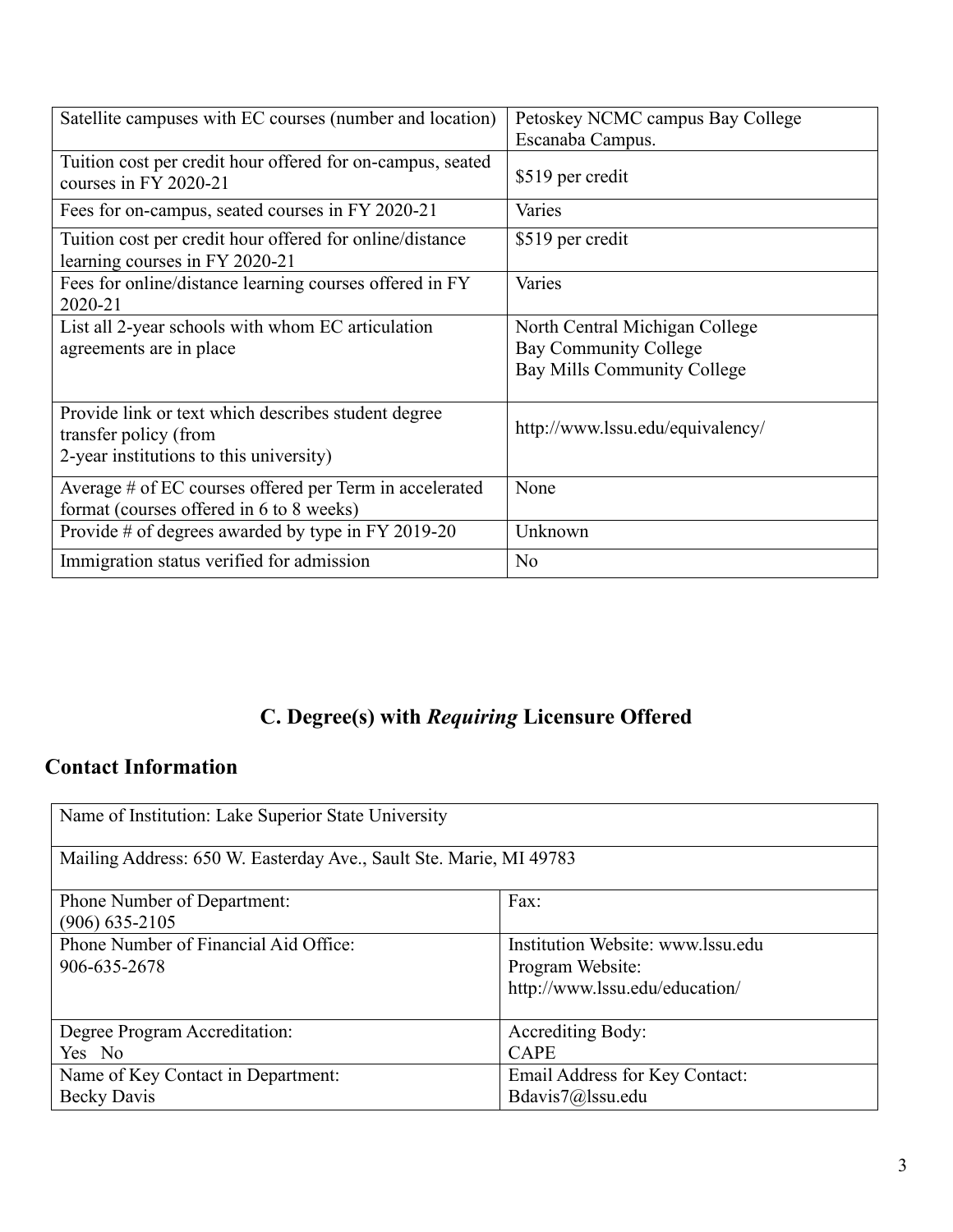## **Program Description**

| <b>Description of</b> | <b>Description of License</b> | <b>Name of College or School</b> | Early               | <b>Total</b>  |
|-----------------------|-------------------------------|----------------------------------|---------------------|---------------|
| <b>Degree Offered</b> |                               | <b>Issuing Credential</b>        | <b>Childhood</b>    | <b>Credit</b> |
|                       |                               |                                  | <b>Credit Hours</b> | <b>Hours</b>  |
| BS in                 | <b>Elementary Teaching</b>    | Lake Superior State              | 28                  | $149+$        |
| Elementary            | certificate with ZS           | University – School of           |                     |               |
| Education with        | endorsement                   | Education                        |                     |               |
| concentration in      |                               |                                  |                     |               |
| early childhood       |                               |                                  |                     |               |
|                       |                               |                                  |                     |               |

# **Program Information**

| Requirements for admission to early childhood (EC) | <b>LSSU Admissions Criteria</b>                  |
|----------------------------------------------------|--------------------------------------------------|
| degree program. Include admission requirements     |                                                  |
|                                                    | The primary factors used to determine            |
|                                                    | admission are cumulative grade point average     |
|                                                    | (GPA), high school course curriculum, and        |
|                                                    | ACT or SAT results. LSSU recommends that         |
|                                                    | students follow a college preparatory            |
|                                                    | curriculum mirroring the Michigan Merit          |
|                                                    | Curriculum. The middle fifty percent of our      |
|                                                    | entering freshman class typically have high      |
|                                                    | school GPA's ranging from 2.7 to 3.3 and ACT     |
|                                                    | score s ranging from 18-24. Students should      |
|                                                    | feel free to submit any additional materials     |
|                                                    | which may aid the Admissions Office in           |
|                                                    | reviewing unusual circumstances which may        |
|                                                    | have impacted high school performance. ACT       |
|                                                    | or SAT scores will not be used in the            |
|                                                    | admissions process if you graduated from high    |
|                                                    | school two or more years ago.                    |
|                                                    | <b>School of Education</b>                       |
|                                                    | Candidates for admission to the LSSU School      |
|                                                    | of Education, meaning permission to register in  |
|                                                    | Junior-level EDUC and EDSE courses, should       |
|                                                    | review the application documents to become       |
|                                                    | familiar with the prerequisites and requirements |
|                                                    | of the program. You must complete all            |
|                                                    | admission requirements during the semester in    |
|                                                    | which you apply. Admission status will not be    |
|                                                    | finalized until the PRE scores are received and  |
|                                                    | grades are finalized. Individuals must be        |
|                                                    | admitted to the School of Education with a       |
|                                                    | GPA of 2.7 or higher. Program prerequisites      |
|                                                    | require that you be admitted at least three      |